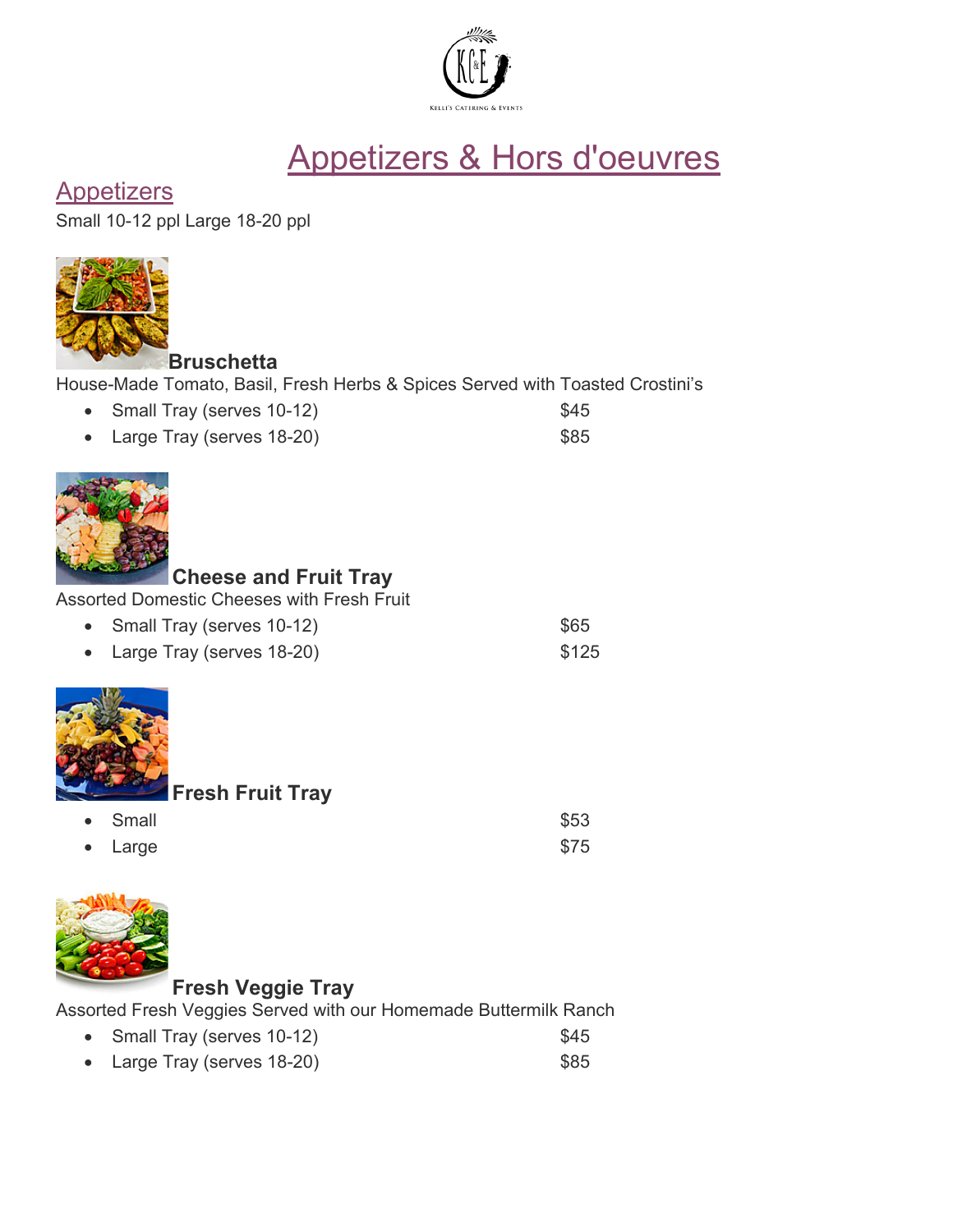



## **Jumbo Shrimp Cocktail**

Jumbo Shrimp served with Lemon Wedges, and House-Made Cocktail Sauce

- Small Tray (2 pounds serves 8-10) \$60
- Large Tray (4 pounds serves 15-18) \$115



# **5 Layer Mexican Dip & Chips**

Freshly Layered Black Beans, Cheddar Cheese, Pico de Gallo Salsa, Sour Cream and Queso Fresco. Guacamole on the side.

- Small Bowl (serves 10-12) \$50
- Large Bowl (serves 18-20) \$95



# **Signature Cilantro Lime Guac & Chips**

Fresh Hass Avocados with Fresh Herbs & Spices Served with Tri-Color Tortilla Chips

- Small Bowl (serves 8-10) \$40
- **Large Bowl (serves 18-20)** \$75



## **Fresh Pico De Gallo and Tortilla Chips**

House-Made Tomatoes, Onions, Fresh Herbs & Spices Served with Tri-Color Tortilla Chips

- Small 32 oz. (Serves 8-10) \$28
- Large 64 oz. (serves  $18-20$ )  $$50$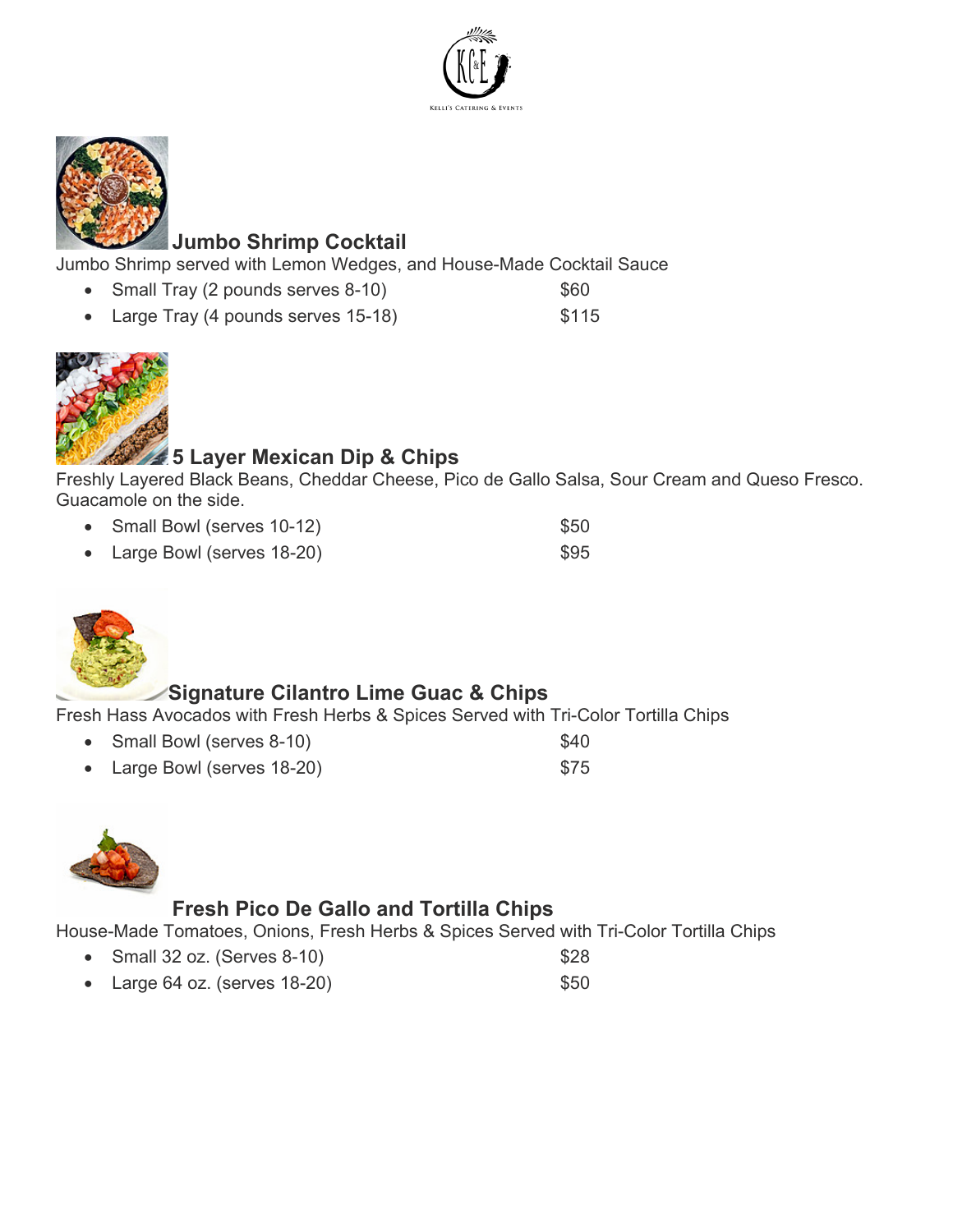



## **Signature Hummus**

Homemade Creamy Roasted Garlic or Beet Hummus Served with Grilled Pita Bread

- Small Bowl (serves 8-10) \$40
- Large Bowl (serves 18-20) \$75





# **Spinach and Artichoke Dip and Chips**

Creamy House-Made Spinach & Artichoke Dip, served w/ Grilled Pita and Tri-Colored Tortilla Chips

- Small Bowl (serves 8-10) \$50
- **Large Bowl (serves 18-20)** 695

## **Lump Crab & Shrimp Ceviche**

Lump Crab, Shrimp, Cucumber, Red Onion, Cherry Tomatoes, Lime & Cilantro. Served with Tri-Color Tortilla Chips

- Small Bowl (serves 8-10) \$65
- Large Bowl (serves 18-20) \$125

# Hors d'oeuvres

Minimum two dozen



## **Asian Sesame Meatballs**

Sweet and Savory Beef Meatballs Topped with our House-Made Mongolian Sauce, Sesame Seeds & **Scallions** 

| • Small Pan (4 dozen)           | \$90  |
|---------------------------------|-------|
| • Large Pan $(8 \text{ dozen})$ | \$175 |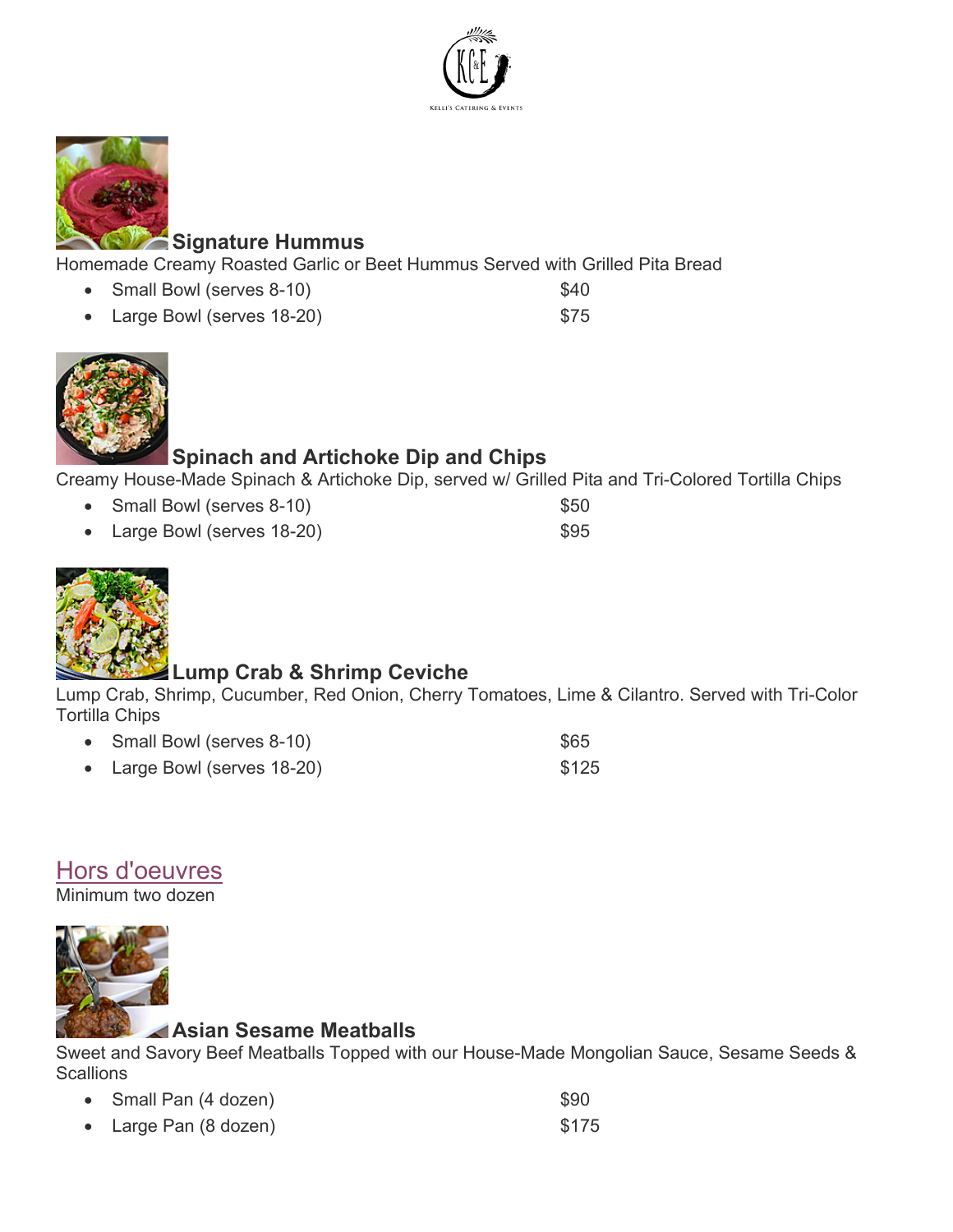



## Watermelon Canapés **\$30**

Fresh Watermelon Cubes Topped with Balsamic Glaze, Feta Cheese and Fresh Mint per dozen. 4 dozen minimum



# **Blue Cheese Bacon Wrapped Dates**

Skewered Sweet and Savory Dates stuffed with Bleu Cheese and wrapped with Bacon

• Small Tray (4 dozen) \$110

| • Large Tray (8 dozen) | \$115 |
|------------------------|-------|



# **Jumbo Bacon Wrapped Scallops**

Skewered Scallops seasoned with Fresh Rosemary & Thyme wrapped with Sweet & Smokey Bacon

| • Small Tray (4 dozen) | \$190 |
|------------------------|-------|
| • Large Tray (8 dozen) | \$375 |



## **Steak Crostini**

Tender Flat Iron Steak Thinly Sliced topped with Caramelized Onions, Gorgonzola, & Fresh Herbs

- Small Tray (4 dozen serves 10-15) \$155
- Large Tray (8 dozen serves 30-35) \$310



## **Chicken & Waffles**

Chicken & Waffles with Maple Butter. Minimum 4 dozen per order.

• Per Dozen  $$35$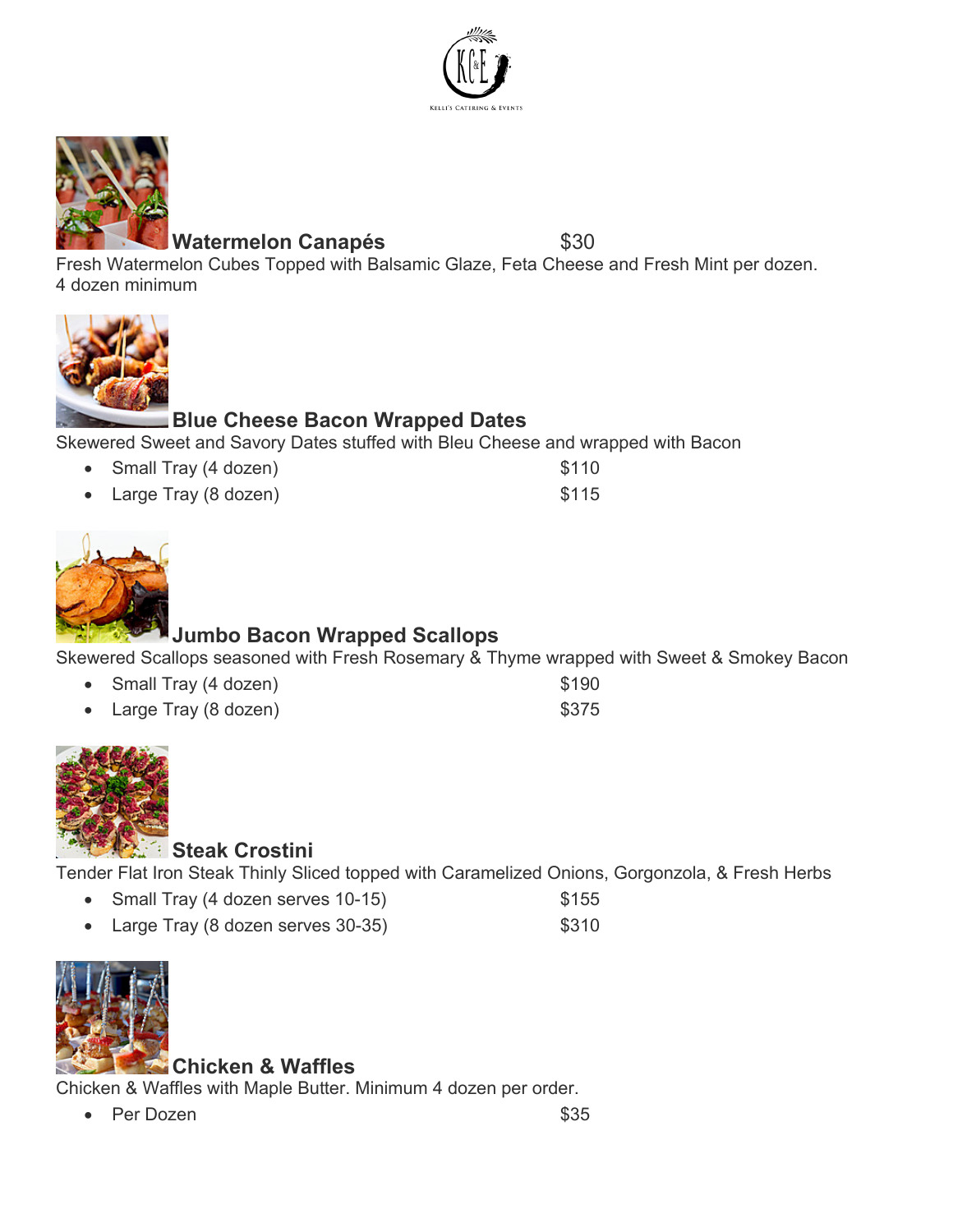



## **Caramel Apple Brie Skewers**

Creamy Brie Topped with Cranberries, Walnuts, and House-Made Caramel Sauce

- Small Tray (4 dozen serves 25-30) \$110
- Large Tray (8 dozen serves 50-60) \$215



## **Caprese Stuffed Portobellos**

Sun-Dried Tomatoes, Mozzarella, Feta, Garlic, and Fresh Herbs Baked to Perfection and Drizzled with Balsamic Glaze

- Small Pan (serves 10-12) \$60
- Large Pan (serves 18-20) \$115



#### **Caprese Skewers**

Fresh Mozzarella, Cherry Tomatoes, Fresh Basil, and Balsamic Glaze

| • Small Tray (4 dozen) | \$120 |
|------------------------|-------|
| • Large Tray (8 dozen) | \$235 |



## **Charcuterie Board**

Perfect for holidays, ladies' nights, or everyday entertaining, charcuterie boards are a fun, versatile, delicious addition to any gathering! Ask for customization!!

- Domestic Cheeses (Large Tray Serves 15-20) \$150
- Imported Cheeses (Large Tray 15-20) \$200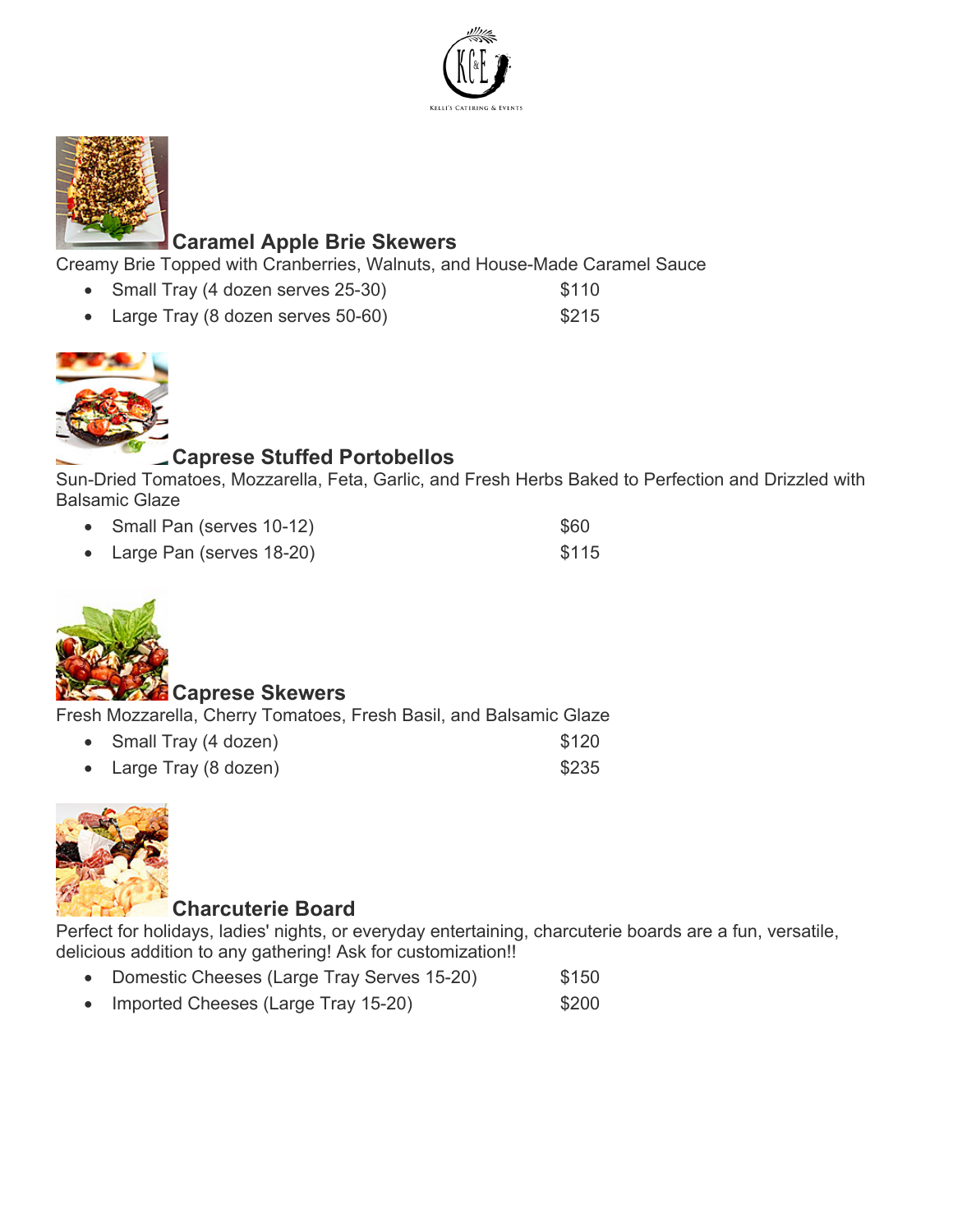



## **Lemon Caper Salmon Cakes**

Fresh Atlantic Lemon Caper Salmon Baked to Perfection served with our House-Made Tangy Tartar Sauce

| • Small Pan (4 dozen)           | \$135 |
|---------------------------------|-------|
| • Large Pan $(8 \text{ dozen})$ | \$265 |



## **Grilled Steak Skewers**

Tender Marinated Flat Iron Steak with Peppers, Onions, & Mushrooms

| • Small Pan (4 dozen) | \$190 |
|-----------------------|-------|
| • Large Pan (8 dozen) | \$375 |



#### **Italian Meatballs**

Kelli's Homemade Meatballs are a family classic! Beef Meatballs with Fresh Herbs, Spices, & Cheeses

- example 2 and Pan (4 dozen) \$100
- **Large Pan (8 dozen)** \$195



## **Kelli's Signature Sliders**

Our Signature Sliders come with Premium Meats & Cheeses and our Fresh Baked Garlic Herb Rolls. Custom Sliders Available Upon Request. *Each selection is two dozen, serves 24. The Works serves 72.*

- The Works: 2 Dozen Roast Beef, 2 Dozen Turkey, and 2 Dozen Ham and Cheese **\$260**
- Top Round Roast Beef, Provolone, and Horseradish Mayo topped w. Fresh Greens **\$95**
- Oven Roasted Turkey Breast, Provolone Cheese, Avocado, and Bacon w. Fresh Greens **\$90**
- Ham and Swiss cheese w. Mayo Mustard and Fresh Greens **\$85**
- Our Famous Shredded Chicken Salad w/ Cranberries, Walnuts, and grapes **\$84**